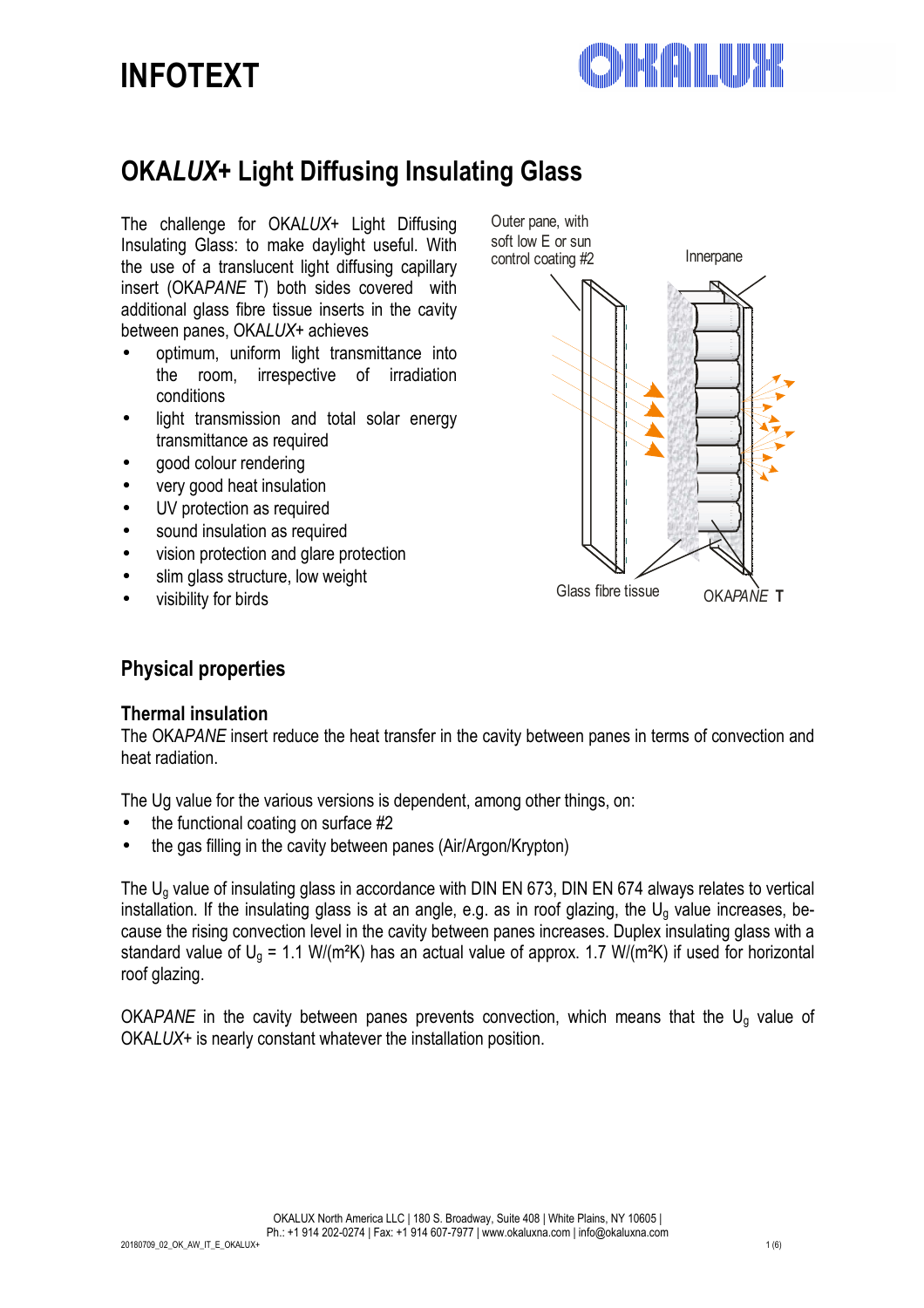## **INFOTEXT**





## **Sound insulation**

OKA*PANE* decouple the panes of the insulating glazing and provide improved sound insulation.

## **Spectral properties**

The special light diffusing properties of the OKA*PANE* insert provide an optimized, uniform distribution of light in the room, regardless of irradiation conditions.

g value and light transmission depend on:

- the design of the light-diffusive inserts
- The functional coating on surface #2

The g value and the light transmission are dependent on the make-up of the light diffusing inserts. Other g values and light transmission values can be provided on request with the use of special makeups.

## **UV protection**

Very low UV transmission possible on request.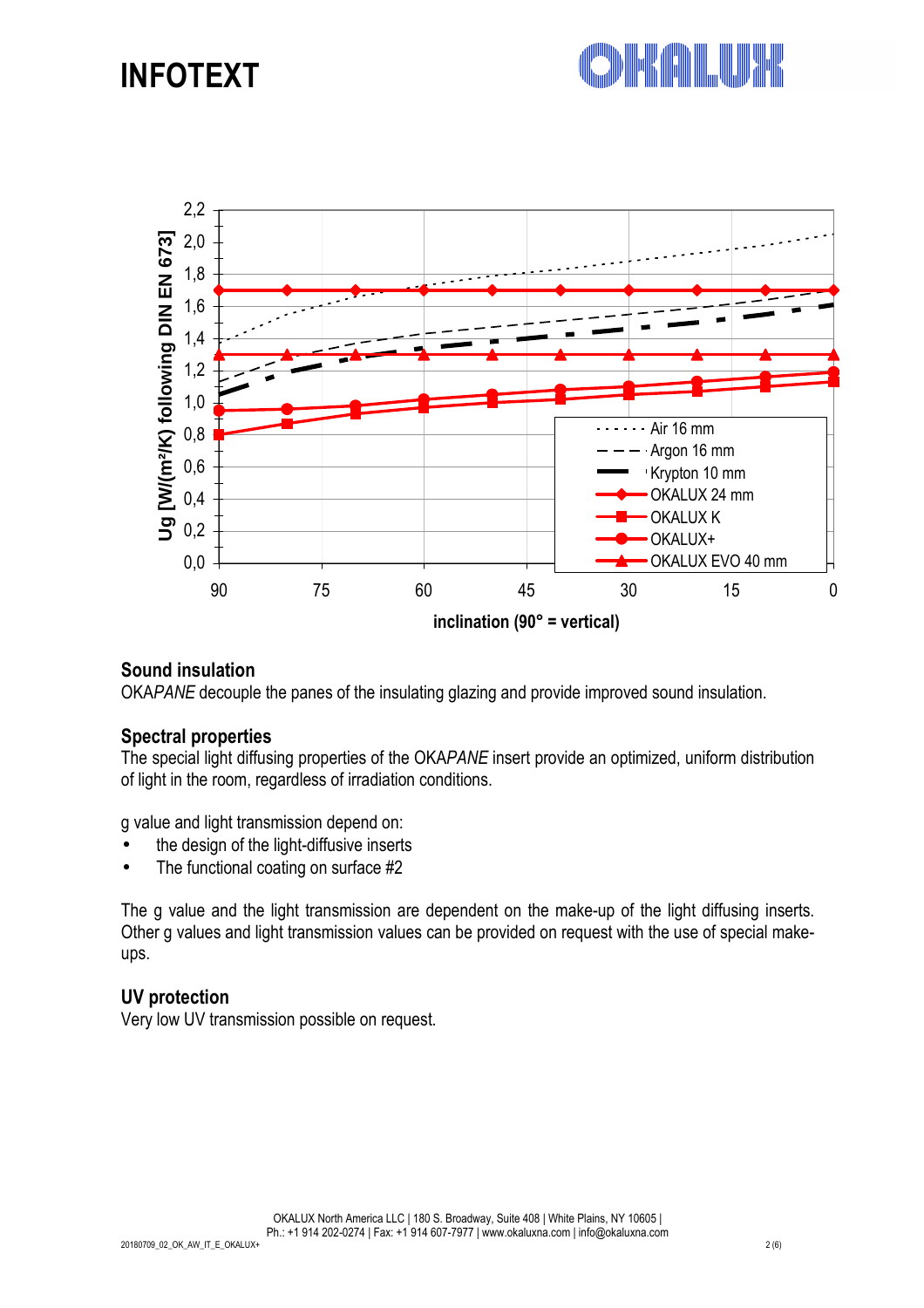



## **Technical values of standard types**

The following information applies to a 2-pane make-up consisting a 6 mm external pane with a functional coating at face #2 and a 4 mm inner pane.

| OKALUX+ | $Tv$ direct | T <sub>v</sub> diffuse | <b>TSET</b> | $U_{\rm g}$ [W/(m <sup>2</sup> K)] / |          |          |
|---------|-------------|------------------------|-------------|--------------------------------------|----------|----------|
|         | %           | $\frac{0}{0}$          | %           | $Ug$ [Btu/(hr ft <sup>2</sup> °F)]   |          |          |
|         |             |                        |             | cavity 18 mm                         |          |          |
|         |             |                        |             | Krypton                              | Argon    | Air      |
| 42/36   | 42          | 30                     | 36          | 0.9 / 0.16                           | 1.3/0.23 | 1.5/0.26 |
| 37/23   | 37          | 26                     | 23          | 0.9 / 0.16                           | 1.3/0.23 | 1.5/0.26 |
| 31/21   | 31          | 22                     | 21          | 0.9 / 0.16                           | 1.3/0.23 | 1.5/0.26 |
| 26/17   | 26          | 19                     | 17          | 0.9 / 0.16                           | 1.3/0.23 | 1.5/0.26 |
| 21/15   | 21          | 15                     | 15          | 0.9 / 0.16                           | 1.3/0.23 | 1.5/0.26 |

#### **Table 1:** Technical values for the 2-pane make-up

The following information applies to a 3-pane make-up consisting a 6 mm external pane with a functional coating at face #2, a 4 mm middle pane and a 4 mm inner pane with a thermal control coating at face #5.

| OKALUX+ | $Tv$ direct<br>% | T <sub>v</sub> diffuse<br>$\%$ | <b>TSET</b><br>$\%$ | $U_{g}$ [W/(m <sup>2</sup> K)] /<br>$U_g$ [Btu/(hr ft <sup>2</sup> °F)]<br>cavity 18 mm/10 mm |            |
|---------|------------------|--------------------------------|---------------------|-----------------------------------------------------------------------------------------------|------------|
|         |                  |                                |                     | Krypton                                                                                       | Argon      |
| 35/30   | 35               | 25                             | 30                  | 0.5/0.09                                                                                      | 0.8 / 0.14 |
| 30/20   | 30               | 22                             | 20                  | 0.5/0.09                                                                                      | 0.8 / 0.14 |
| 26/18   | 26               | 18                             | 18                  | 0.5/0.09                                                                                      | 0.8 / 0.14 |
| 21/14   | 21               | 15                             | 14                  | 0.5/0.09                                                                                      | 0.8 / 0.14 |
| 17/12   |                  | 12                             | 12                  | 0.5/0.09                                                                                      | 0.8 / 0.14 |

#### **Table 2:** Technical values for the 3-pane make-up

Legend and related values:

|                | unit | standard                      | technical term                                                                |
|----------------|------|-------------------------------|-------------------------------------------------------------------------------|
| $U_q$          |      | W/m <sup>2</sup> K DIN EN 673 | Thermal transmittance                                                         |
|                |      | <b>DIN EN 674</b>             |                                                                               |
| <b>TSET</b>    | $\%$ | <b>DIN EN 410</b>             | Total solar energy transmittance or solar heat gain coefficient               |
| $T_{\rm v}$    | $\%$ | <b>DIN EN 410</b>             | Light transmission (direct/hemispheric resp. diffuse/hemispheric)             |
| $R_{w}$        | dB   | <b>DIN EN 20140</b>           | Sound reduction coefficient                                                   |
| F <sub>c</sub> | %    | <b>DIN 4108</b>               | Reduction factor of a solar control system, Fc=TSET/TSET <sub>reference</sub> |
| <b>SC</b>      | $\%$ | <b>GANA Manual</b>            | Shading coefficient, SC=TSET/0.86                                             |

The above data are approximate data. They are based on measurements of approved test institutes and calculations derived from these measurements. Values determined on a project-specific basis may vary from the above values.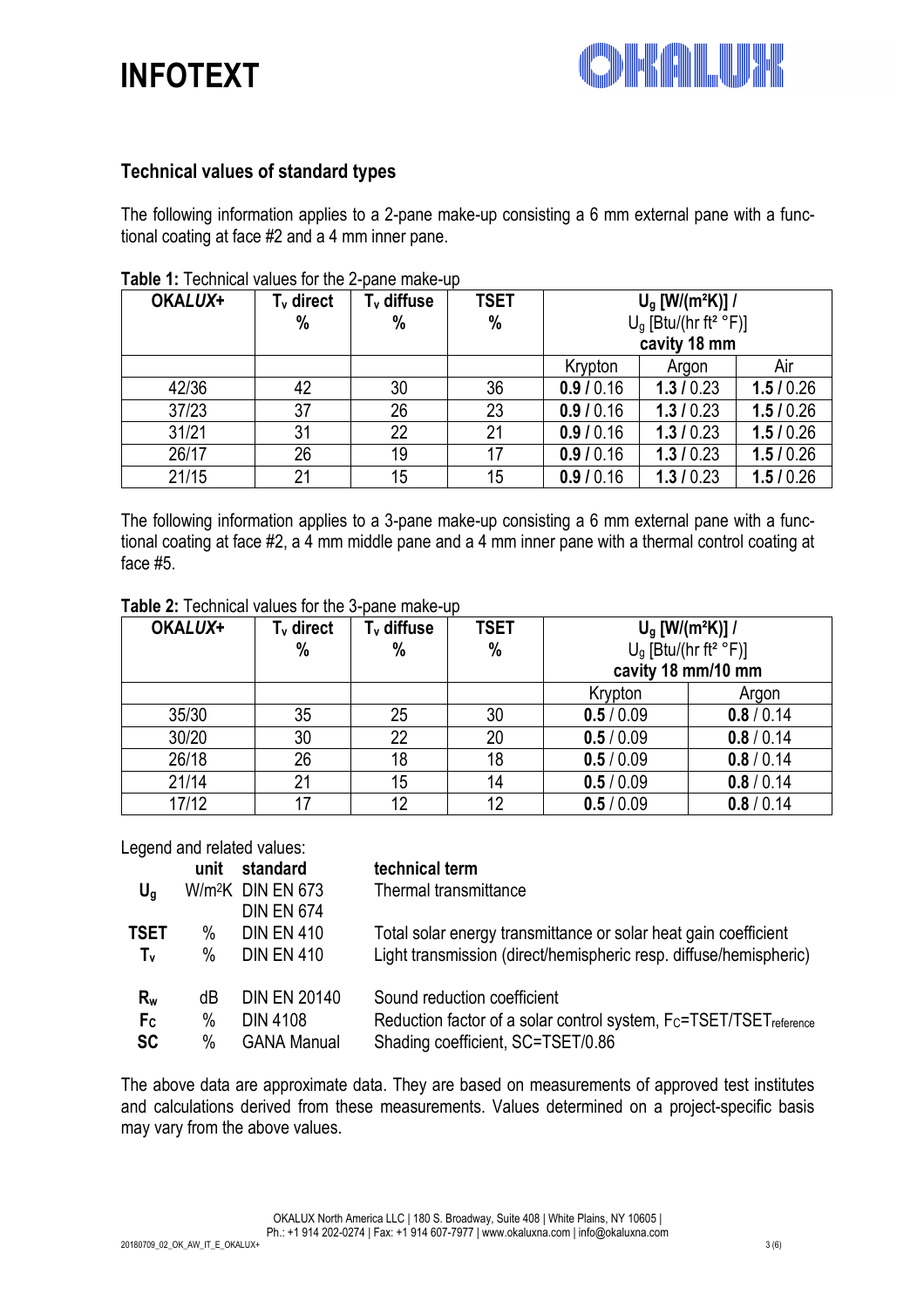



Direct transmission relates to direct incidence of light, generally vertical (model situation for direct sunlight). Diffuse transmission applies to homogeneous, diffuse incidence of light from the outer hemisphere (model situation for an overcast sky). All values were measured hemispherically.

A low-e coating or a combined sun-control and low-e coating at position 2 changes the color appearance when viewed from outside.

The specified values may change as a result of technical developments. No guarantee is therefore given for their correctness.

#### **Make-up**

What makes OKA*LUX*+ light diffusing insulating glass so special is the OKA*PANE* T inserted in the cavity between the panes. The glass type and thickness vary according to static requirements and design requirements.

#### **Standard make-up:**

**2-pane make-up**  Outer pane with functional coating Cavity 18 mm with 8 mm gas filling OKA*PANE* T 10 mm covered with glass fibre tissues both sides additional glass fibre tissue Inner pane



#### **3-pane make-up**

Outer pane with functional coating Cavity 1: 18 mm with 8 mm gas filling OKA*PANE* T 10 mm covered with glass fibre tissues both sides additional glass fibre tissue Middle pane Cavity 2: 10 mm with gas filling Inner pane with thermal control coating

Variations in the density of the OKA*PANE* and the diameters of the capillaries may be visible, as can joints which are necessary for production reasons. Under certain light conditions it may also be possible that fine lines and wrinkling of the tissues, also the result of the production process, can be seen within the OKA*PANE*. The physical characteristics of OKA*LUX*+ are not adversely affected by the above.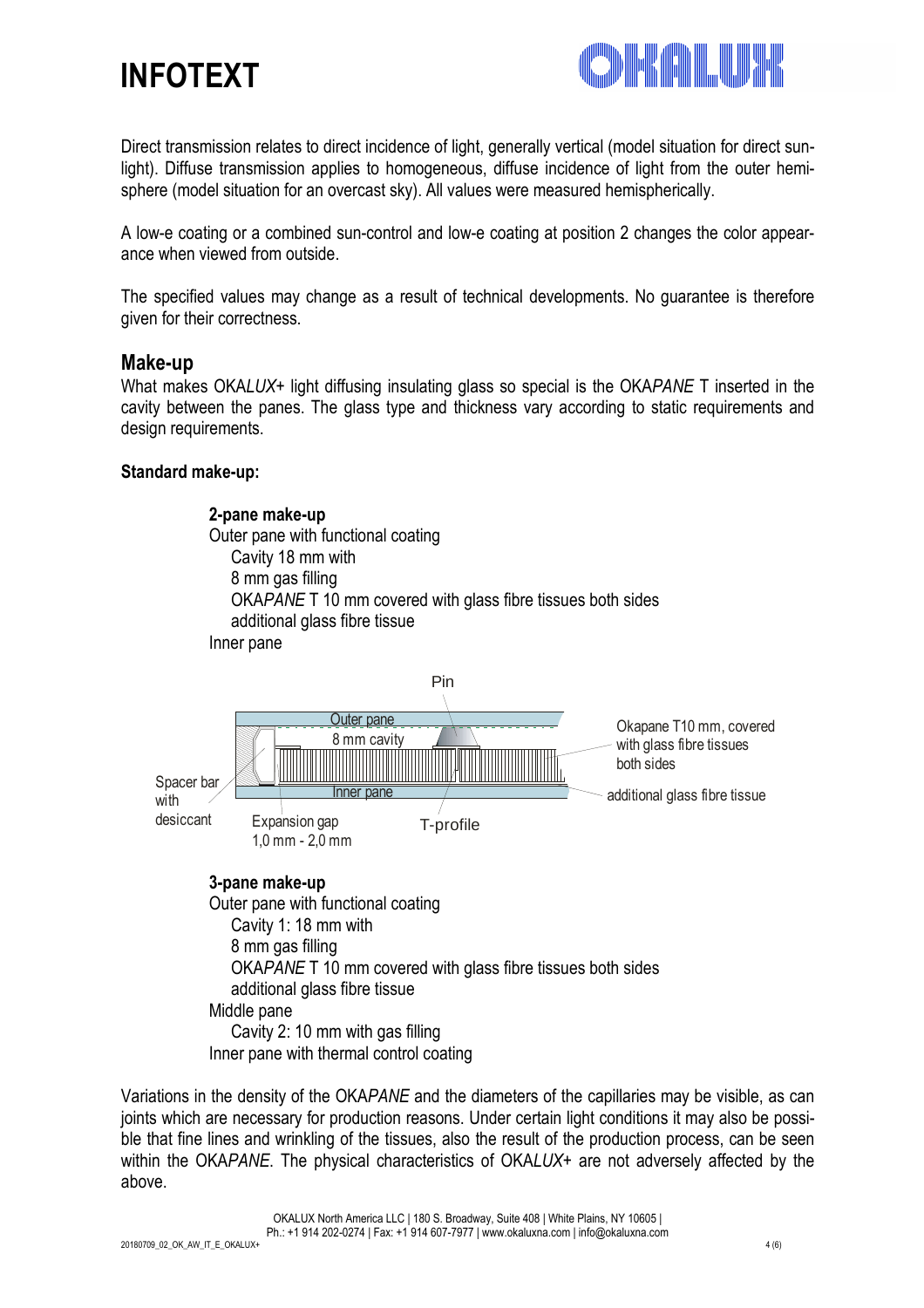



## **Dimensions**

| larger glass dimension  | up to 4000 mm      | no restrictions                  |
|-------------------------|--------------------|----------------------------------|
| smaller glass dimension | up to 1230 mm      | no restrictions                  |
|                         | 1231 mm to 2000 mm | subdivision by joint with alumi- |
|                         |                    | num profile white, thorough      |
|                         |                    | additional glass fibre tissue    |
|                         | 2001 mm to 2436 mm | subdivision by joint with alumi- |
|                         |                    | num profile white on both sides, |
|                         |                    | divided glass fibre tissues      |
| minimum size            | 300 mm x 300 mm    |                                  |

Maximal 1 joint possible.

For tolerance reason and due to different thermal expansions, the insert may exhibit a visible light gap between the insert and the spacer bar. For this reason, the overall sealant (spacer bar + secondary seal) plus additional 5 mm have to be covered by a profile or by an appropriate edge screen printing.

In the case of a polysulphide as secondary seal, it may be necessary to use a exceed cover in order to provide sufficient UV protection. In the case of a frameless glazing system, it is generally recommended that the edge areas are covered using a UV-impenetrable edge enamelling. Depending on loading, the required sealant width can be considerably greater than that of "conventional" insulating glazing.

## **Planning instructions**

Builder-owners and architects must be able to technically assess the effect of glazing in daylight terms. OKALUX offers such calculations as a voluntary extra service without obligation. The daylightrelevant properties of the room to be examined must be known; in particular, these are:

- room geometry, window dimensions
- approximate degree of reflection of the surfaces forming the room boundaries

The so-called daylight quotient (D) in accordance with DIN 5034, Part 3, is relevant for the evaluation of the ambient daylight. This gives the ratio between the horizontal luminous intensity indoors and out of doors, under a completely overcast sky. This value can be calculated for different glazing variants using the existing simulation tools. The customer can thus assess the light-directing effects of special products, in comparison with normal glazing as well. In addition to the assessment in accordance with DIN, virtual images can visualise the light distribution in the rooms.